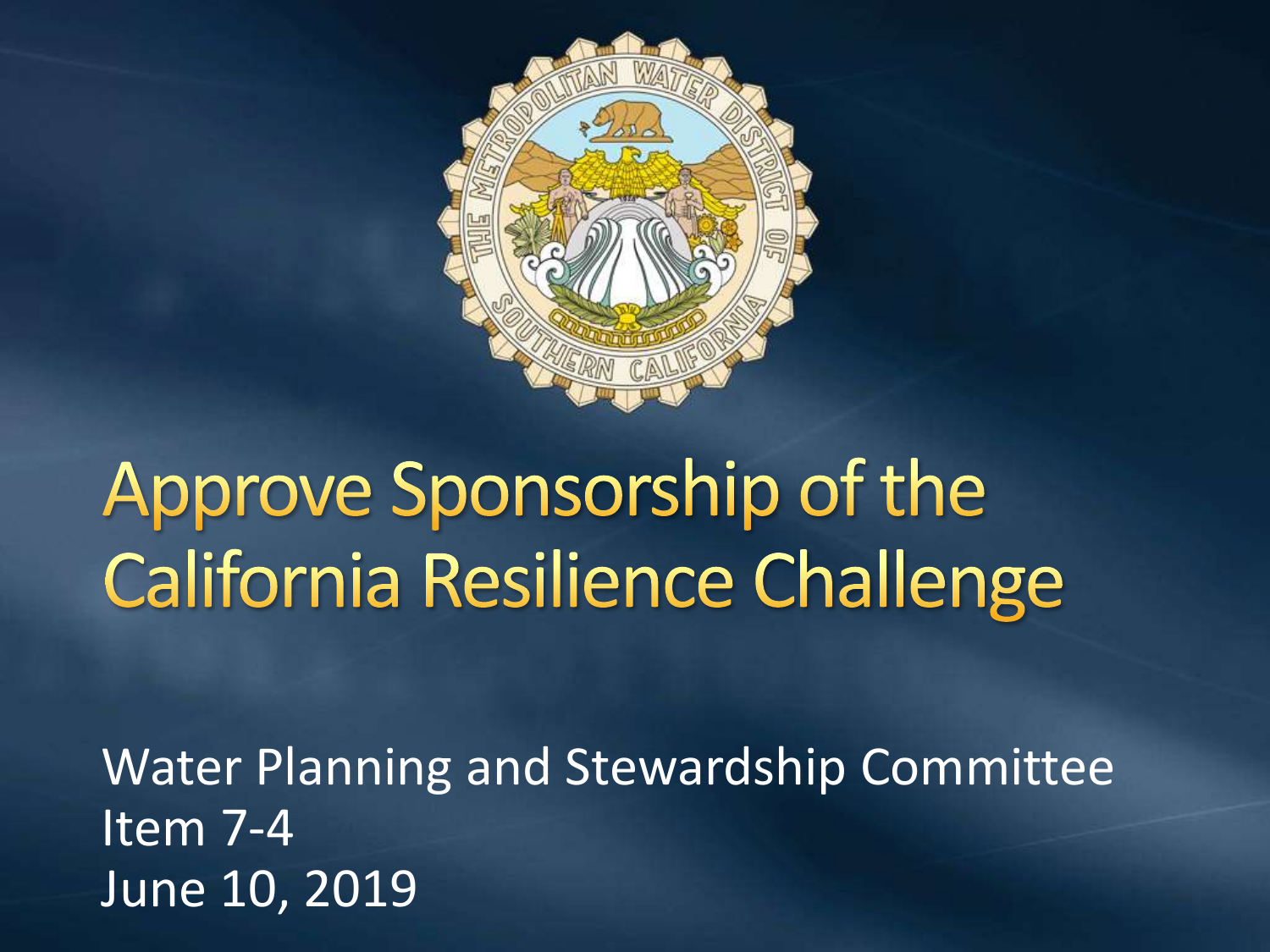## California Faces a Serious Climate **Change Future**









WP&S Committee Item 7-4 Slide 2 June 10, 2019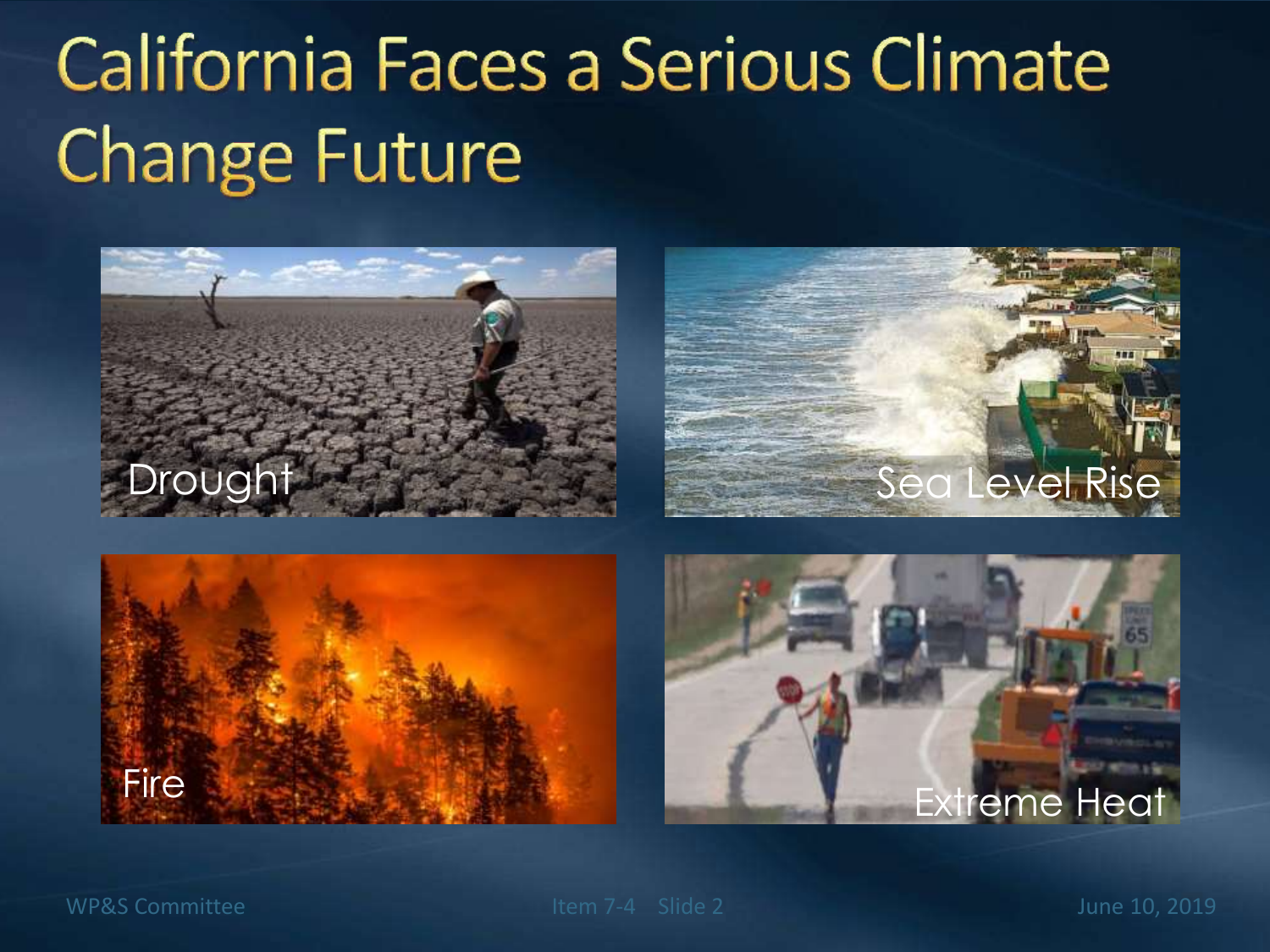## The California Resilience Challenge

- A statewide effort to support climate-resilient adaptation projects
- Initiated by the Bay-Area Council ۰
- Includes an array of utilities across sectors, ٥ including:
	- **Pacific Gas and Electric and (Santa Clara)** Valley Water District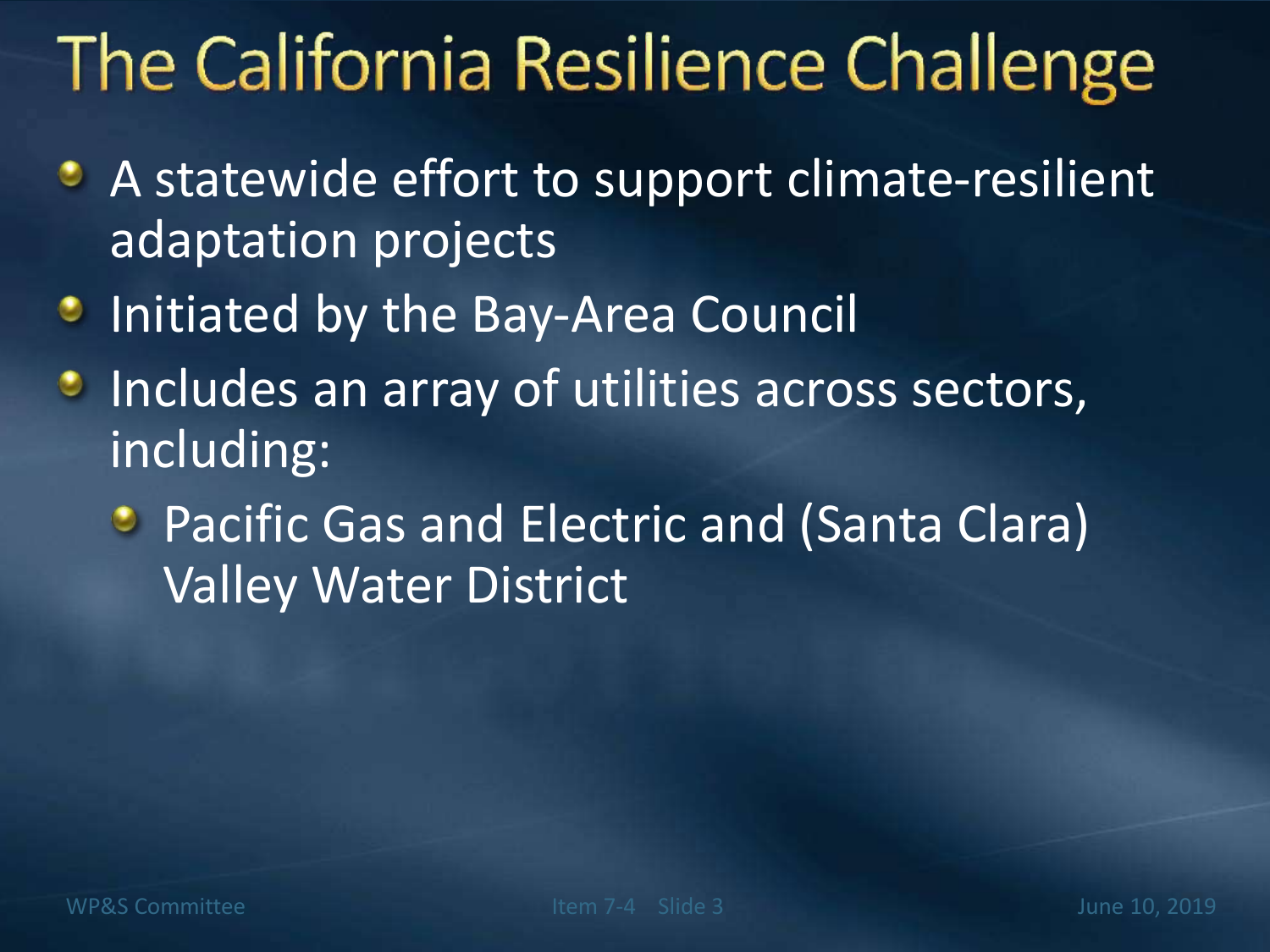# The California Resilience Challenge **Approach and Goals**

- Raise a goal of \$10 million from sponsors ۰
- Form a Steering Committee of sponsor-۰ members
- Select and support funding of diverse and replicable climate resilience projects
- **Provide real examples for similar projects in** spots around the world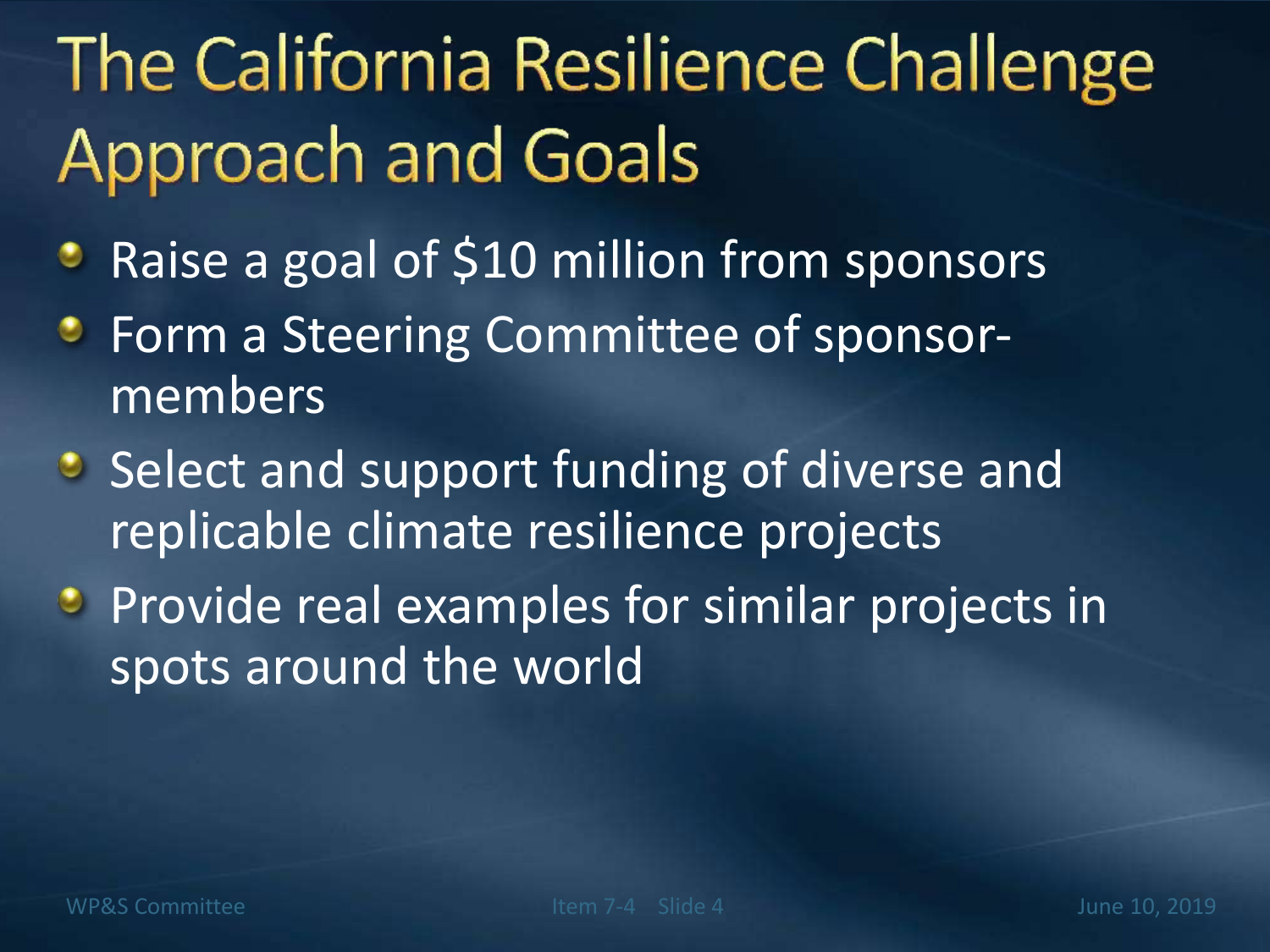# **Benefits for Metropolitan's** Sponsorship and Participation

- Continued leadership in the area of climate ۰ adaptation and planning
- **Representation for the water sector on selection** of adaptation projects
- **Establishment of planning level relationships in** a statewide effort
- **Leveraged outreach on utility climate** awareness, planning and adaptation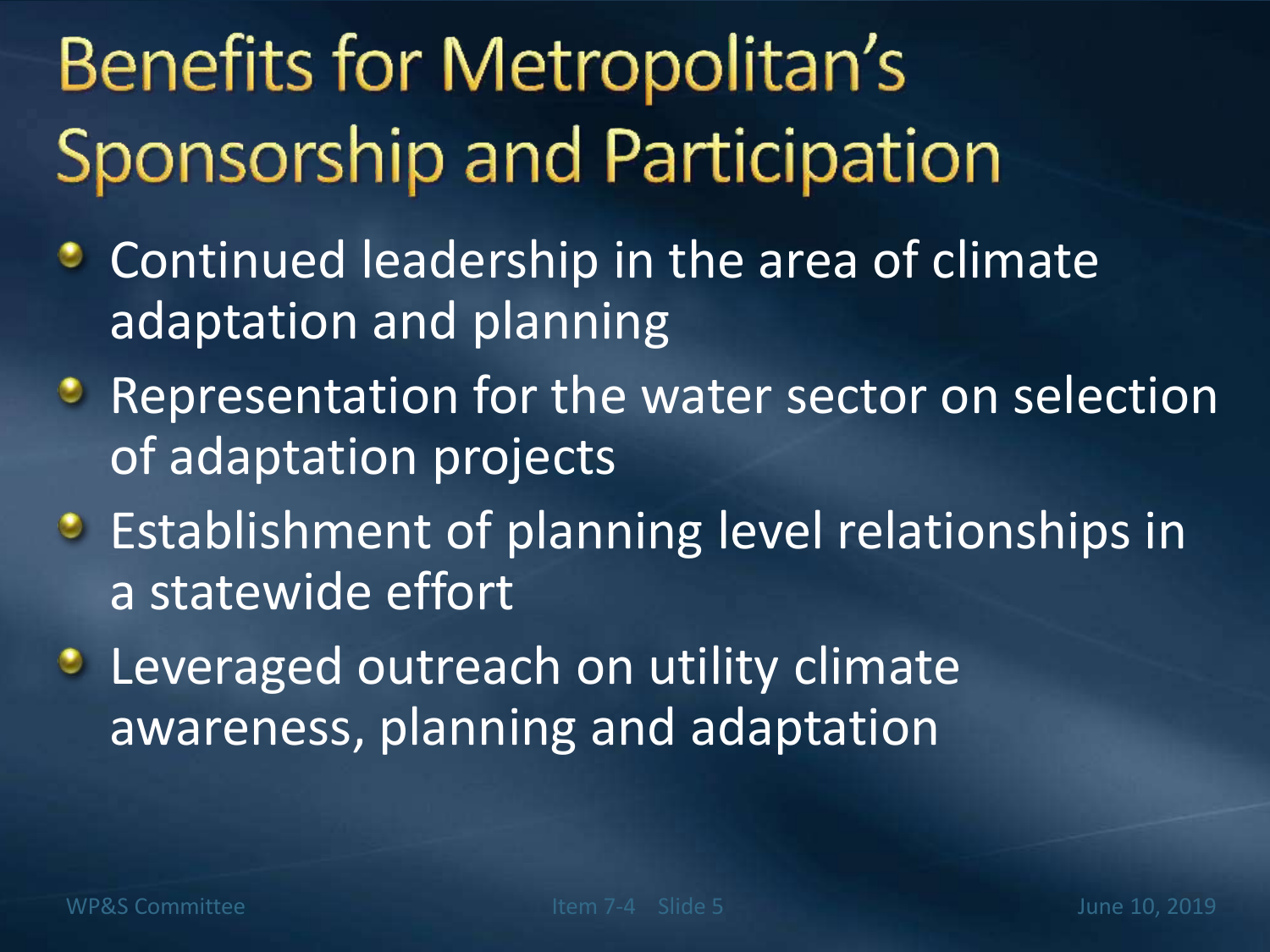## **Board Options**

#### Option #1 ٠

**• Authorize the General Manager to commit** \$200,000 to the California Resilience Challenge and serve on the Steering Committee

- Option #2
	- **Take no action**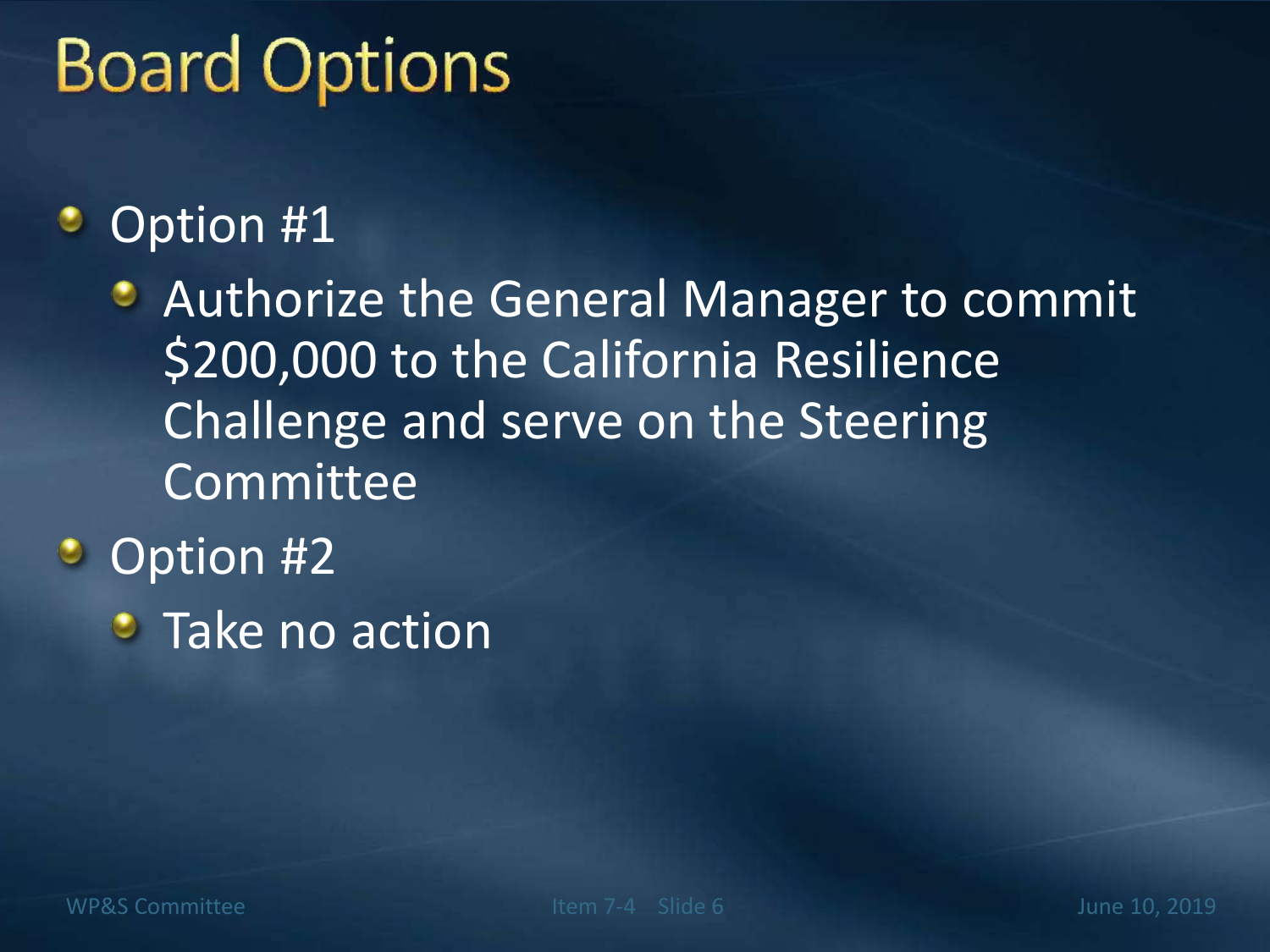### **Staff Recommendation**

#### Option #1۰